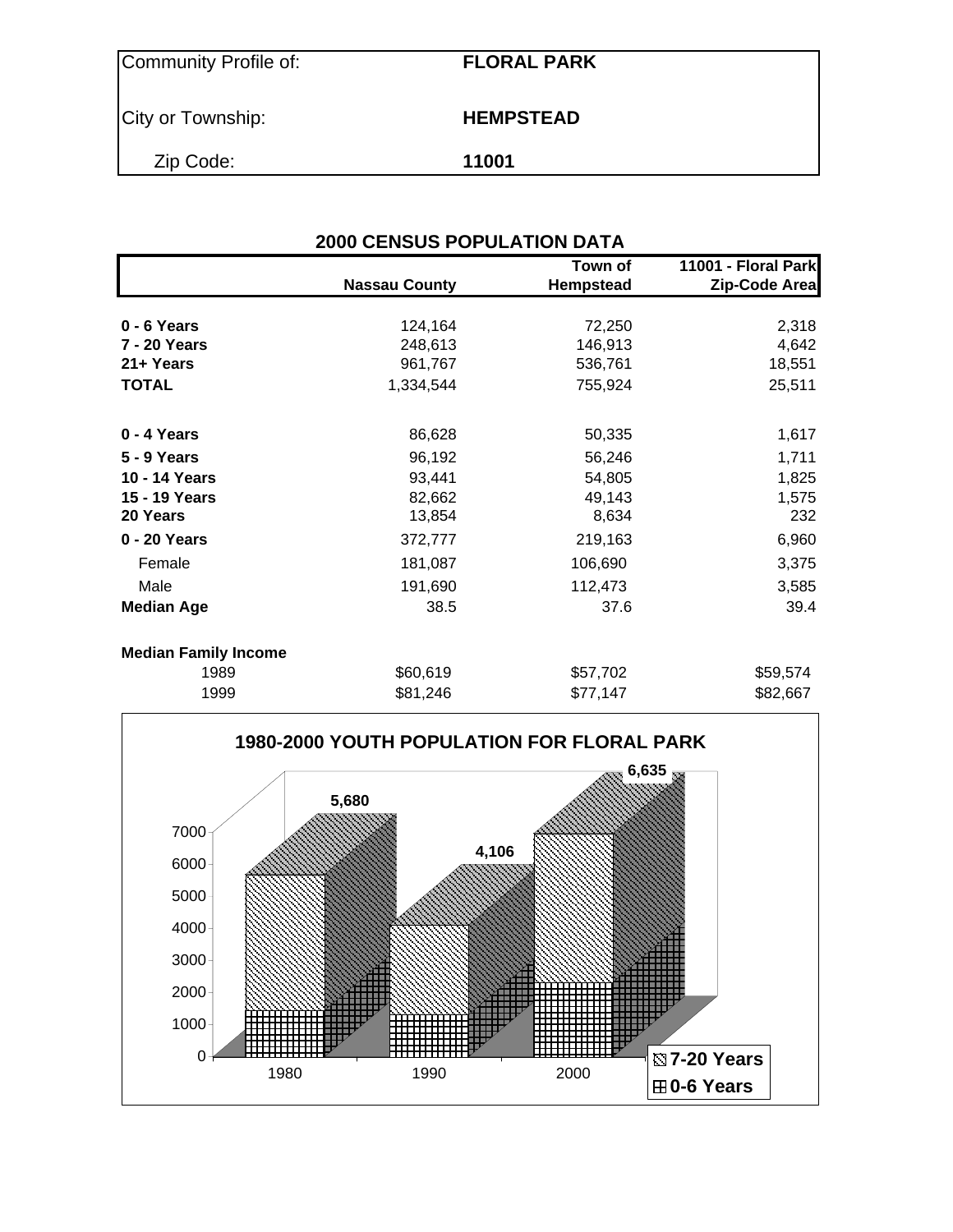$0 -$ 

# **2000 POPULATION PROJECTION DATA**

| <b>Nassau County</b> |           | Town of<br><b>Hempstead</b> | 11001 - Floral Park<br>Zip-Code Area |
|----------------------|-----------|-----------------------------|--------------------------------------|
|                      |           |                             |                                      |
| 0 - 6 Years          | 118,978   | 73,806                      | 1,618                                |
| 7 - 20 Years         | 231,792   | 139,895                     | 4,441                                |
| 21+ Years            | 978,505   | 557,917                     | 18,183                               |
| <b>TOTAL</b>         | 1,329,275 | 771,618                     | 24,242                               |
| $0 - 4$ Years        | 83,639    | 52,174                      | 1,147                                |
| $5 - 9$ Years        | 90,106    | 55,438                      | 1,228                                |
| 10 - 14 Years        | 82,042    | 49,470                      | 1,617                                |
| 15 - 19 Years        | 79,040    | 47,058                      | 1,711                                |
| 20 Years             | 15,943    | 9,563                       | 356                                  |
| 0 - 20 Years         | 350,770   | 213,701                     | 6,059                                |
| 2,000<br>1,800       |           |                             |                                      |
|                      |           |                             | nin <sub>ininin</sub>                |
| 1,600                |           |                             |                                      |
| 1,400                |           |                             |                                      |
| 1,200                |           |                             | ×<br>™⊻ 2ে 0-4                       |
| 1,000                |           |                             | $\Box$ = 5-9<br>$=10-14$             |
| 800                  |           |                             | ∙15-19                               |
| 600                  |           |                             |                                      |
| 400                  |           |                             |                                      |
| 200                  |           |                             |                                      |

2001 2002 2003 2004 2005 2006 2007 2008 2009 2010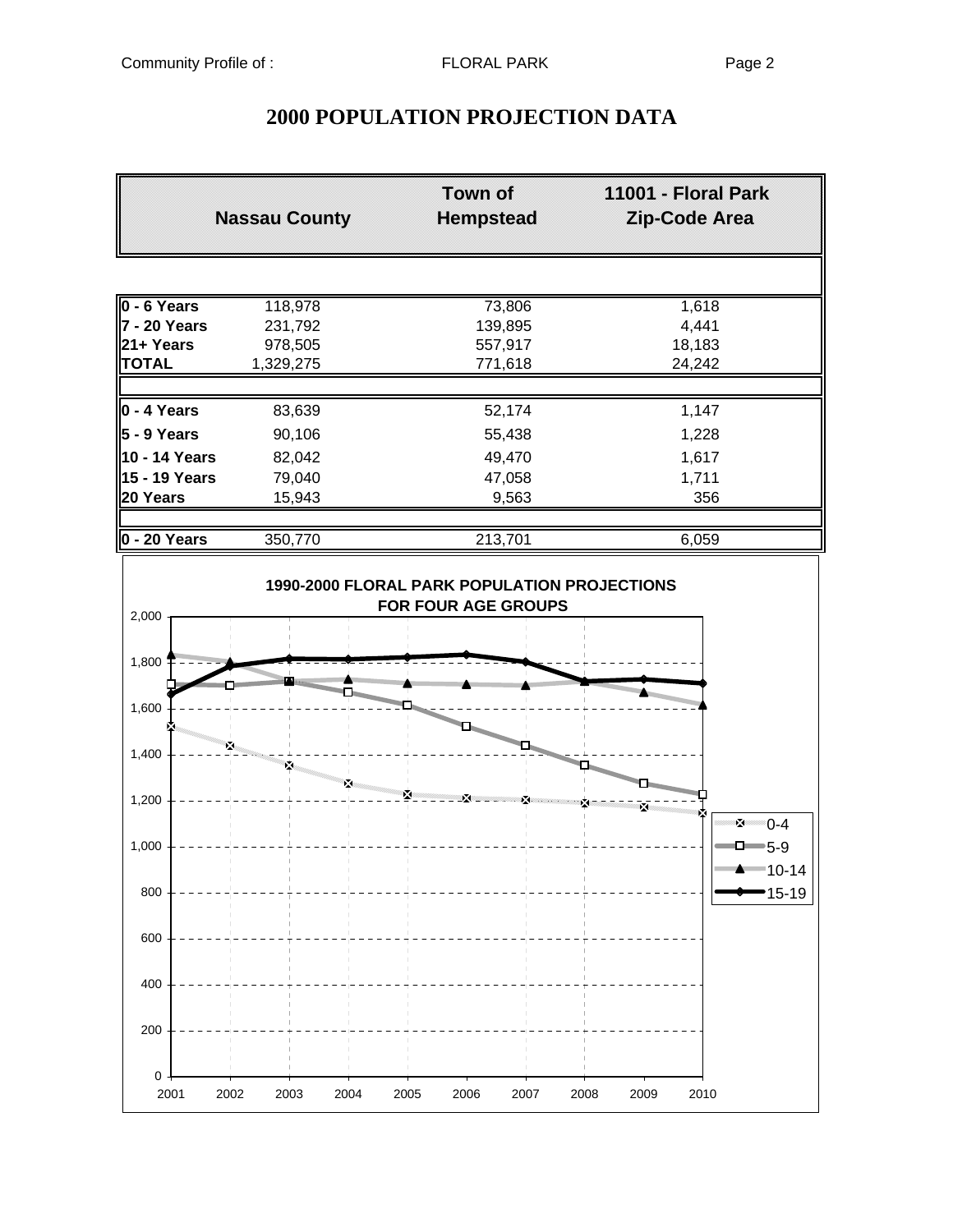IJ)

|                                                                                                                      |                                                                                                                                                                                                          | <b>TEMPORARY ASSISTANCE TO</b><br>(NUMBER OF INDIVIDUALS)                                                                                          | <b>NEEDY FAMILIES (Formerly AFDC)</b>                                                                                                        |                                        |                                                                                                |
|----------------------------------------------------------------------------------------------------------------------|----------------------------------------------------------------------------------------------------------------------------------------------------------------------------------------------------------|----------------------------------------------------------------------------------------------------------------------------------------------------|----------------------------------------------------------------------------------------------------------------------------------------------|----------------------------------------|------------------------------------------------------------------------------------------------|
|                                                                                                                      |                                                                                                                                                                                                          |                                                                                                                                                    |                                                                                                                                              |                                        |                                                                                                |
| Year                                                                                                                 | Nassau County                                                                                                                                                                                            |                                                                                                                                                    | Town of<br>Hempstead                                                                                                                         |                                        | 16-20 y<br>Zip-Code Area                                                                       |
| 1985<br>1986<br>1987<br>1988<br>1989<br>1990<br>1991<br>1992<br>1993<br>1994<br>1995<br>1996<br>1997<br>1998<br>1999 |                                                                                                                                                                                                          | 15,963<br>15,337<br>13,321<br>12,410<br>11,950<br>12,607<br>15,317<br>16,528<br>20,129<br>20,622<br>20,229<br>17,800<br>14,940<br>12,706<br>10,825 | 11,783<br>11,390<br>9,981<br>9,168<br>8,943<br>9,404<br>11,504<br>12,410<br>15,031<br>15,217<br>14,981<br>13,309<br>11,219<br>9,651<br>8,265 |                                        | 125<br>93<br>100<br>77<br>95<br>92<br>136<br>129<br>164<br>164<br>159<br>126<br>95<br>80<br>64 |
| Rate Per 1,00                                                                                                        | 1987-1999 FLORAL PARK, NASSAU COUNTY AND TOWN OF<br>25.00<br>20.00<br>$15.00 -$<br>Ganner<br>diin<br>10.00<br><b>THE ROOM</b><br>5.00<br>0.00<br>1987<br>1988<br>1989<br>1990<br><b>El Nassau County</b> | لتلتك<br>1991<br>1992<br>1993                                                                                                                      | <b>HEMPSTEAD AFDC RATES PER 1000 RESIDENTS</b><br><b>Alliuan</b><br>1994<br>1995<br>1996<br><b>El Hempstead Town</b>                         | ya<br>1997<br>1998<br>1999<br>□16-20 y |                                                                                                |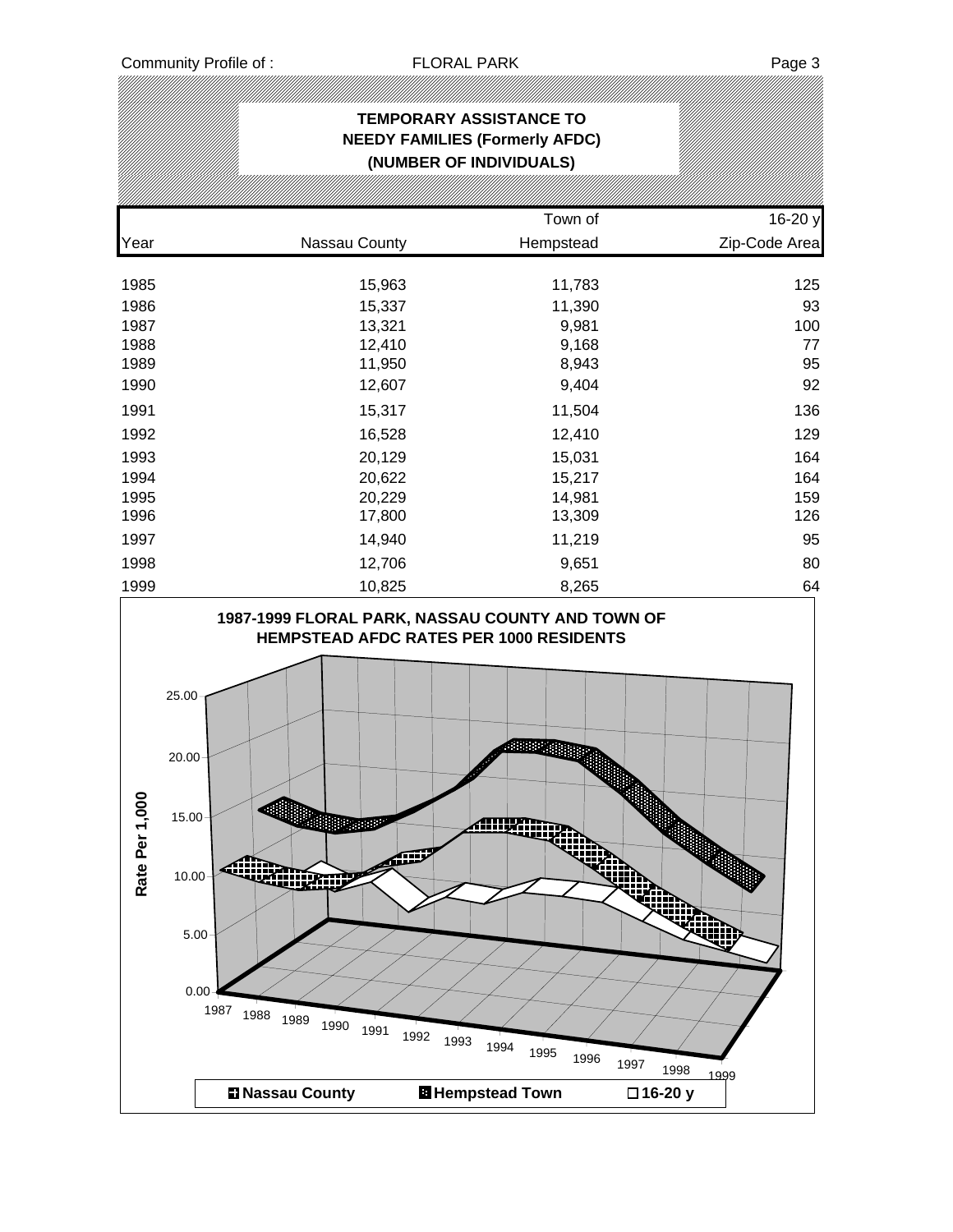### **11001 ZIP-CODE AREA RESIDENT YOUTH OFFENSES**

|      |                | 7-15 Years Old     |               |                         |
|------|----------------|--------------------|---------------|-------------------------|
|      |                | <b>Station</b>     | Subjects of   |                         |
| Year | <b>Arrests</b> | <b>Adjustments</b> | Investigation | <b>Totals</b>           |
| 1990 | 18             | 36                 | 3             | 57                      |
| 1991 | $\overline{7}$ | 22                 | 2             | 31                      |
| 1992 | 13             | 37                 | 6             | 56                      |
| 1993 | 16             | 39                 | 5             | 60                      |
| 1994 | 11             | 19                 | 8             | 38                      |
| 1995 | $\overline{c}$ | 23                 | 11            | 36                      |
| 1996 | $\overline{7}$ | 13                 | 11            | 31                      |
| 1997 | 7              | 24                 | 7             | 38                      |
|      |                |                    |               |                         |
|      |                | 16-20 Years Old    |               |                         |
|      |                | <b>Subjects of</b> |               | <b>All Ages</b>         |
| Year | <b>Arrests</b> | Investigation      | <b>Totals</b> | <b>Total Incidents*</b> |
| 1990 | 35             | 11                 | 46            | 103                     |
| 1991 | 34             | 12                 | 46            | 77                      |
| 1992 | 38             | 12                 | 50            | 106                     |
| 1993 | 14             | 11                 | 25            | 85                      |
| 1994 | 34             | 12                 | 46            | 84                      |
| 1995 | 23             | 8                  | 31            | 67                      |
| 1996 | 36             | 12                 | 48            | 79                      |



\* Total incidents include arrests, station adjustments and subjects of investigation for 1988 - 1997. Subjects were not

available prior to 1988. Youth offense data does not include data on convictions following from some of these arrests.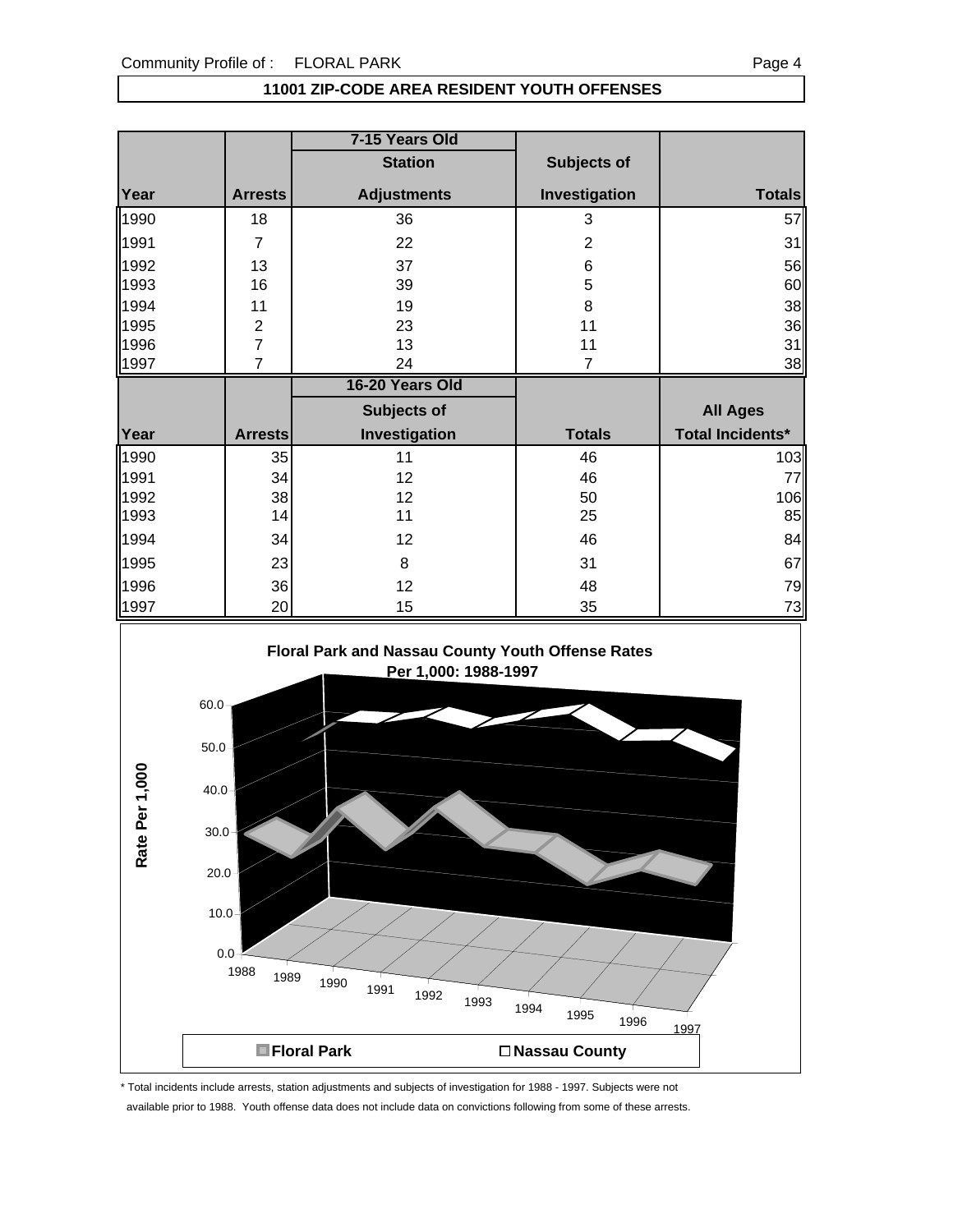Community Profile of : FLORAL PARK PARK Page 5

|                                                                                    | 11001 ZIP-CODE AREA RESIDENT YOUTH OFFENSES |                                                                   |                                        |                       |                    |                                                                    |                   |                     |  |  |  |
|------------------------------------------------------------------------------------|---------------------------------------------|-------------------------------------------------------------------|----------------------------------------|-----------------------|--------------------|--------------------------------------------------------------------|-------------------|---------------------|--|--|--|
| Youth Offense Rate Per 1000 Resident Youth<br>For Combined Offense Types and Total |                                             |                                                                   |                                        |                       |                    |                                                                    |                   |                     |  |  |  |
|                                                                                    | Drug &                                      | Violent &                                                         |                                        |                       |                    | <b>Criminal</b>                                                    |                   |                     |  |  |  |
| Year                                                                               |                                             | Alcohol Threatening                                               | <b>Property</b>                        | <b>Status</b>         | <b>Theft</b>       | <b>Nonconf</b>                                                     | <b>Other</b>      | <b>Total</b>        |  |  |  |
| 1990                                                                               | 2.9                                         | 4.7                                                               | 6.5                                    | 3.9                   | 16.1               | 0.7                                                                | 0.7               | 36.9                |  |  |  |
| 1991                                                                               | 1.5                                         | 7.0                                                               | 2.6                                    | 2.6                   | 12.1               | 0.4                                                                | 2.2               | 28.2                |  |  |  |
| 1992                                                                               | 1.1                                         | 11.5                                                              | 4.4                                    | 8.5                   | 10.4               | 0.4                                                                | 2.6               | 39.2                |  |  |  |
| 1993<br>1994                                                                       | 2.6<br>4.1                                  | 5.2<br>2.6                                                        | 8.5<br>3.0                             | 7.0<br>7.8            | 5.5<br>12.2        | 0.4<br>0.4                                                         | 2.2<br>1.1        | 31.3<br>31.0        |  |  |  |
| 1995                                                                               | 3.0                                         | 0.0                                                               | 4.1                                    | 7.1                   | 6.7                | 2.6                                                                | 1.5               | 25.0                |  |  |  |
| 1996                                                                               | 5.2                                         | 3.7                                                               | 2.6                                    | 3.7                   | 10.5               | 2.6                                                                | 1.1               | 29.6                |  |  |  |
| 1997                                                                               | 3.8                                         | 5.6                                                               | 0.0                                    | 9.8                   | 4.5                | 2.3                                                                | 1.5               | 27.5                |  |  |  |
|                                                                                    |                                             |                                                                   |                                        | <b>Youth Offenses</b> |                    |                                                                    |                   |                     |  |  |  |
|                                                                                    |                                             |                                                                   | For Combined Offense Types and Total   |                       |                    |                                                                    |                   |                     |  |  |  |
|                                                                                    |                                             |                                                                   |                                        |                       |                    |                                                                    |                   |                     |  |  |  |
|                                                                                    | Drug &                                      | Violent &                                                         |                                        |                       |                    | <b>Criminal</b>                                                    |                   |                     |  |  |  |
| Year<br>1990                                                                       | 8                                           | Alcohol Threatening<br>13                                         | <b>Property</b><br>18                  | <b>Status</b><br>11   | <b>Theft</b><br>45 | <b>Nonconf</b><br>2                                                | <b>Other</b><br>2 | <b>Total</b><br>103 |  |  |  |
| 1991                                                                               | 4                                           | 19                                                                | $\overline{7}$                         | 7                     | 33                 | 1                                                                  | 6                 | 77                  |  |  |  |
| 1992                                                                               | 3                                           | 31                                                                | 12                                     | 23                    | 28                 |                                                                    | 7                 | 106                 |  |  |  |
| 1993                                                                               | 7                                           | 14                                                                | 23                                     | 19                    | 15                 | 1                                                                  | 6                 | 85                  |  |  |  |
| 1994                                                                               | 11                                          | 7                                                                 | 8                                      | 21                    | 33                 | $\mathbf{1}$                                                       | 3                 | 84                  |  |  |  |
| 1995                                                                               | 8                                           | 0                                                                 | 11                                     | 19                    | 18                 | 7                                                                  | 4                 | 67                  |  |  |  |
| 1996                                                                               | 14                                          | 10                                                                | $\overline{7}$                         | 10                    | 28                 | 7                                                                  | 3                 | 79                  |  |  |  |
| 1997                                                                               | 10                                          | 15                                                                | $\mathbf 0$                            | 26                    | 12                 | 6                                                                  | 4                 | 73                  |  |  |  |
| 16.0                                                                               |                                             | 1990-1997 Violent & Threatening, and Drug & Alcohol Youth Offense | Rates in Floral Park and Nassau County |                       |                    |                                                                    |                   |                     |  |  |  |
| 14.0                                                                               |                                             |                                                                   |                                        |                       |                    |                                                                    |                   |                     |  |  |  |
| 12.0                                                                               |                                             |                                                                   |                                        |                       |                    |                                                                    |                   |                     |  |  |  |
|                                                                                    |                                             |                                                                   |                                        |                       |                    |                                                                    |                   |                     |  |  |  |
|                                                                                    |                                             |                                                                   |                                        |                       |                    |                                                                    |                   |                     |  |  |  |
|                                                                                    |                                             |                                                                   |                                        |                       |                    |                                                                    |                   |                     |  |  |  |
|                                                                                    |                                             |                                                                   |                                        |                       |                    |                                                                    |                   |                     |  |  |  |
| Rate Per 1,000<br>4.0                                                              |                                             |                                                                   |                                        |                       |                    |                                                                    |                   |                     |  |  |  |
|                                                                                    |                                             |                                                                   |                                        |                       |                    |                                                                    |                   |                     |  |  |  |
| 2.0                                                                                |                                             |                                                                   |                                        |                       |                    |                                                                    |                   |                     |  |  |  |
| 0.0                                                                                | 1990                                        | 1992<br>1991                                                      | 1993                                   | 1994                  |                    | 1995                                                               | 1996              | 1997                |  |  |  |
|                                                                                    |                                             | -Nassau County Alc/Drug /k<br>$\rightarrow$ Floral Pk Alc/Drug/k  |                                        |                       |                    | -D-Nassau County Violent/Threat/k<br>-D-Floral Pk Violent/Threat/k |                   |                     |  |  |  |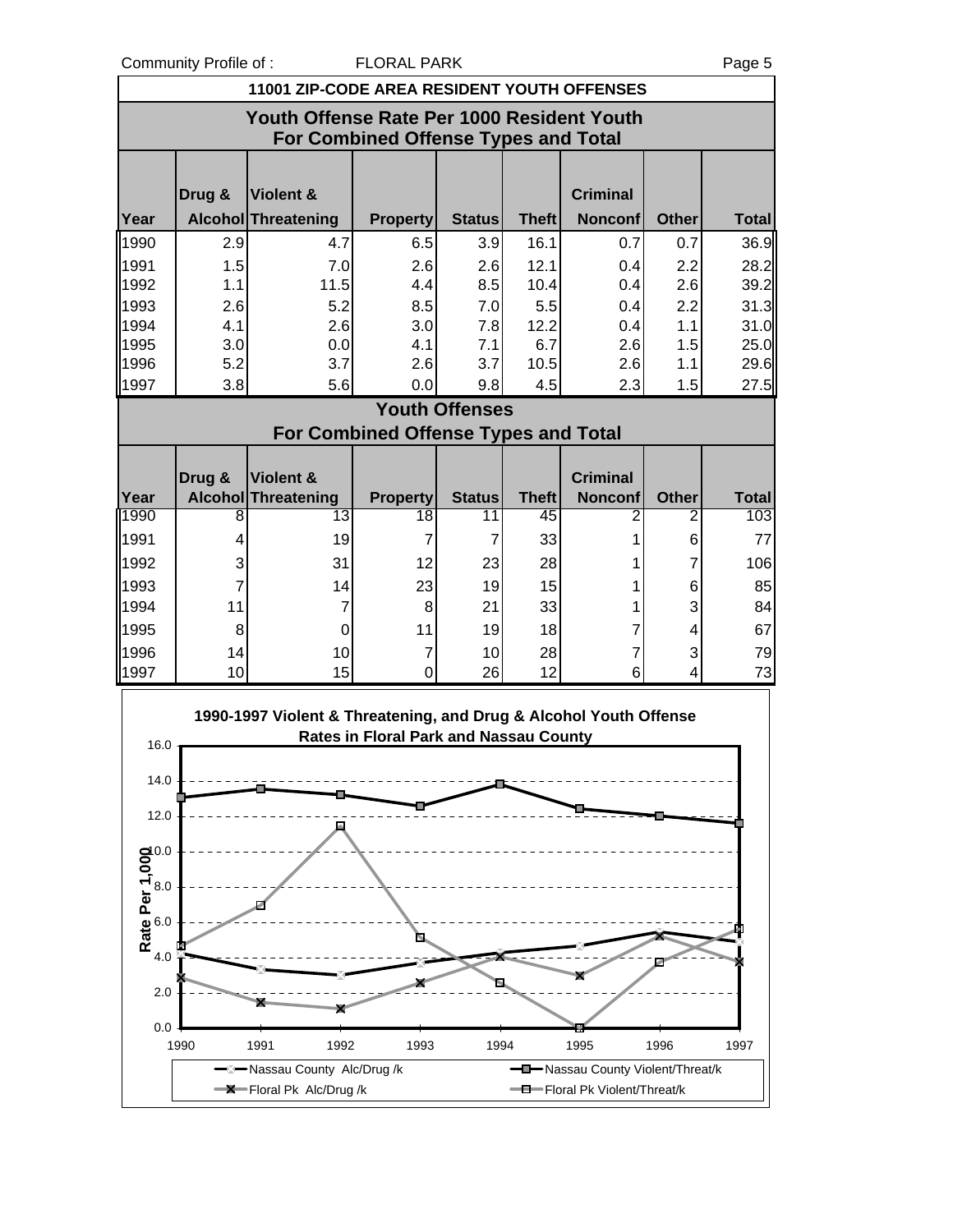

 "Other" communities include E. Rockaway, Wantagh, Manhasset, Bellrose, Baldwin, Carle Place, Uniondale, East Meadow, Hewlett and Rockville Centre. Each comprises less than 3% of all offenses by Floral Park youth.



 "Other" communities include New Hyde Park, Wantagh, Mineola, Garden City, Hempstead, Roslyn Heights, Farmingdale, Wantagh and Other New York State. Each comprises less than 2%.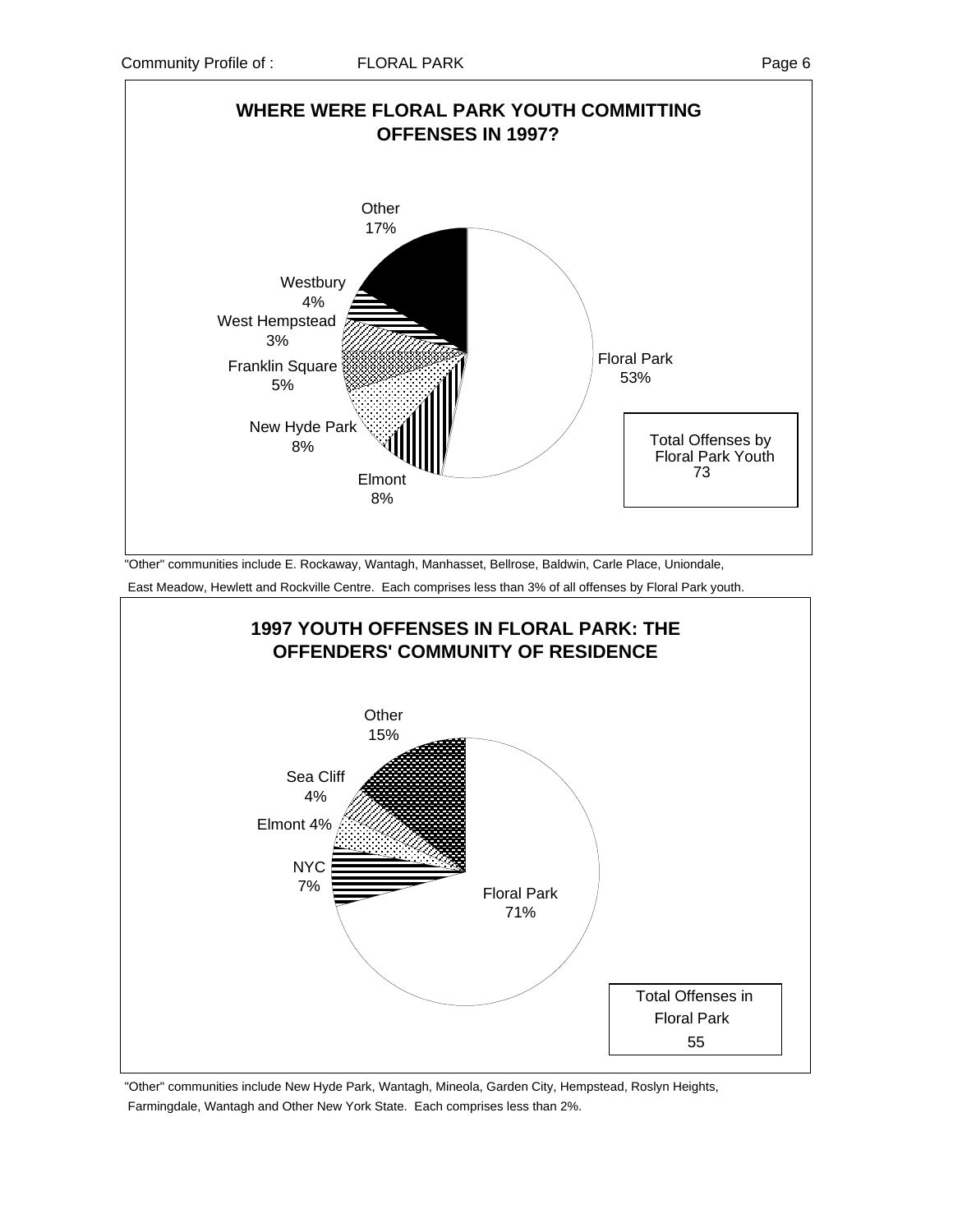|                 |                              |                         |                |                |                |                | 1991-97              |
|-----------------|------------------------------|-------------------------|----------------|----------------|----------------|----------------|----------------------|
|                 |                              |                         |                |                |                |                | Percent              |
| 1991            | 1992                         | 1993                    | 1994           | 1995           | 1996           | 1997           | Change               |
| $\overline{0}$  | $\overline{0}$               | $\overline{2}$          | $\overline{0}$ | 1              | $\overline{0}$ | 2              |                      |
| 0.0%            | 0.0%                         | 10.5%                   | 0.0%           | 5.3%           | 0.0%           | 7.7%           |                      |
| $\overline{1}$  | $\overline{2}$               | $\overline{4}$          | $\mathbf 1$    | $\mathbf 0$    | $\mathbf 0$    | $\mathbf{1}$   | 0.0%                 |
| 16.7%           | 10.5%                        | 21.1%                   | 5.9%           | 0.0%           | 0.0%           | 3.8%           |                      |
| $\overline{2}$  | 6                            | $\overline{\mathbf{4}}$ | $\overline{2}$ | $\overline{7}$ | 1              | $\mathfrak{p}$ | 0.0%                 |
| 33.3%           | 31.6%                        | 21.1%                   | 11.8%          | 36.8%          | 10.0%          | 7.7%           |                      |
| $\Omega$        | $\overline{7}$               | $\mathcal{P}$           | 3              | $\mathcal{P}$  | $\mathcal{P}$  | $\overline{7}$ |                      |
| 0.0%            | 36.8%                        | 10.5%                   | 17.6%          | 10.5%          | 20.0%          | 26.9%          |                      |
| $\overline{2}$  | $\overline{2}$               | 6                       | 5              | 4              | 3              | 8              | 300.0%               |
| 33.3%           | 10.5%                        | 31.6%                   | 29.4%          | 21.1%          | 30.0%          | 30.8%          |                      |
| $\Omega$        | $\overline{2}$               | $\Omega$                | 3              | $\overline{2}$ | 3              | $\overline{2}$ |                      |
| 0.0%            | 10.5%                        | 0.0%                    | 17.6%          | 10.5%          | 30.0%          | 7.7%           |                      |
| 1               | $\Omega$                     | 1                       | $\mathcal{P}$  | 3              |                | 3              | 200.0%               |
| 16.7%           | 0.0%                         | 5.3%                    | 11.8%          | 15.8%          | 10.0%          | 11.5%          |                      |
| $\mathbf{0}$    | $\mathbf 0$                  | $\Omega$                | $\Omega$       | $\Omega$       | $\Omega$       |                |                      |
| 0.0%            | 0.0%                         | 0.0%                    | 0.0%           | 0.0%           | 0.0%           | 3.8%           |                      |
| $\Omega$        | $\Omega$                     | $\Omega$                | 1              | $\Omega$       | $\Omega$       | $\Omega$       |                      |
| 0.0%            | 0.0%                         | 0.0%                    | 5.9%           | 0.0%           | 0.0%           | 0.0%           |                      |
|                 |                              |                         |                |                |                |                |                      |
| $6\phantom{1}6$ | 19                           | 19                      | 17             | 19             | 10             | 26             | 333.3%               |
| 1.3             | 3.9                          | 3.8                     | 3.4            | 3.9            | 2.1            | 5.4            | 330.4%               |
|                 |                              |                         |                |                |                |                |                      |
|                 |                              | 8.98                    |                |                |                |                | 40.5%                |
|                 | <b>Nassau County</b><br>5.19 | 6.63                    |                | 8.68           | 7.52           | 7.23           | $\mathbf{1}$<br>7.30 |

### **Resident Floral Park Runaway and Homeless Youth by Age Group**

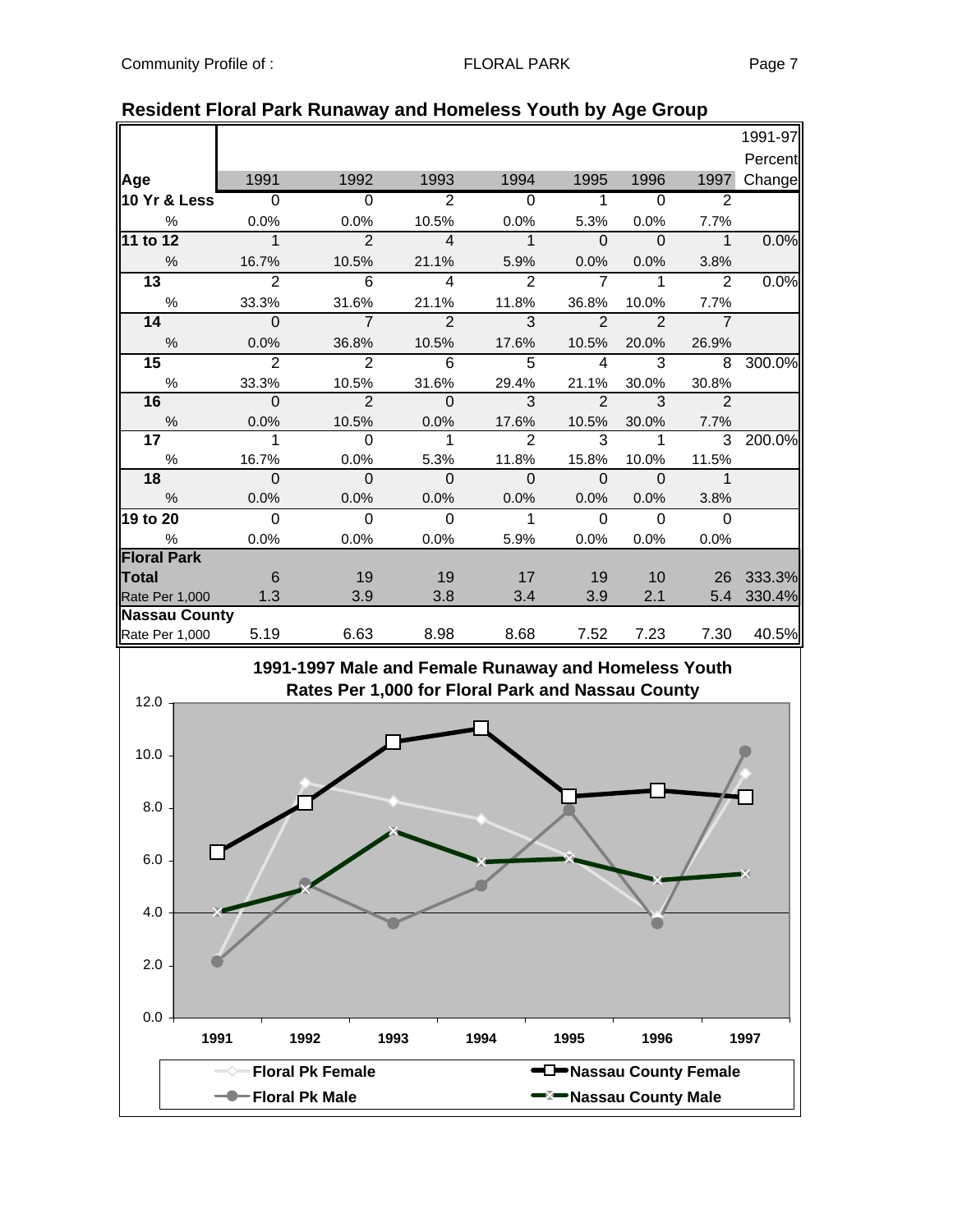Community Profile of : The Second School of School PARK PARK Page 8

## **ENROLLMENT IN FLORAL PARK-BELLEROSE UFSD**

|                   | European | African                                               |          | Asian    | Native         |          |       |
|-------------------|----------|-------------------------------------------------------|----------|----------|----------------|----------|-------|
| Year              | American | American                                              | Latino   | American | American       | Total    |       |
|                   |          |                                                       |          |          |                |          |       |
| 1987              | 1,118    | 4                                                     | 37       | 34       | 2              | 1,195    |       |
| 1988              | 1,158    | 5                                                     | 51       | 37       | 0              | 1,251    |       |
| 1989              | 1,176    | 6                                                     | 52       | 36       | 1              | 1,271    |       |
| 1990              | 1,219    | 7                                                     | 48       | 46       | 0              | 1,320    |       |
| 1991              | 1,276    | 9                                                     | 71       | 42       | 1              | 1,399    |       |
| 1992              | 1,390    | 11                                                    | 63       | 48       | $\overline{2}$ | 1,514    |       |
| 1993              | 1,386    | 18                                                    | 84       | 54       | $\overline{2}$ | 1,544    |       |
| 1994              | 1,391    | 21                                                    | 72       | 59       | $\overline{2}$ | 1,545    |       |
| 1995              | 1,424    | 29                                                    | 81       | 63       | 0              | 1,597    |       |
| 1996              | 1,458    | 31                                                    | 91       | 77       | 0              | 1,657    |       |
| 1997              | 1,428    | 26                                                    | 113      | 103      | 0              | 1,670    |       |
| 1998              | 1,597    | 26                                                    | 147      | 114      | 3              | 1,887    |       |
| 1999              | 1,362    | 21                                                    | 154      | 108      | 0              | 1,645    |       |
|                   |          | Net Change in School Enrollment Between 1987 and 1999 |          |          |                |          |       |
|                   |          | European                                              | African  |          | Asian          | Native   |       |
|                   | 1987-99  | American                                              | American | Latino   | American       | American | Total |
| Change in Number  |          | 244                                                   | 17       | 117      | 74             | $-2$     | 450   |
| Change as Percent |          | 22%                                                   | 425%     | 316%     | 218%           | $-100%$  | 38%   |

| Net Change in School Enrollment Between 1993 and 1999 |          |          |        |          |               |                |  |  |
|-------------------------------------------------------|----------|----------|--------|----------|---------------|----------------|--|--|
|                                                       | European | African  |        | Asian    | <b>Native</b> |                |  |  |
| 1993-99                                               | American | American | Latino | American | American      | Total <b>l</b> |  |  |
| Change in Number                                      | $-24$    |          |        | 54       | -2            | 101            |  |  |
| Change as Percent                                     | $-2%$    | 17%      | 83%    | 100%     | $-100\%$      | 7%             |  |  |



\* The Native American percent increase is omitted from this chart because enrollment changes that begin or end with 10 or fewer students distort comparisons among the various enthic groups.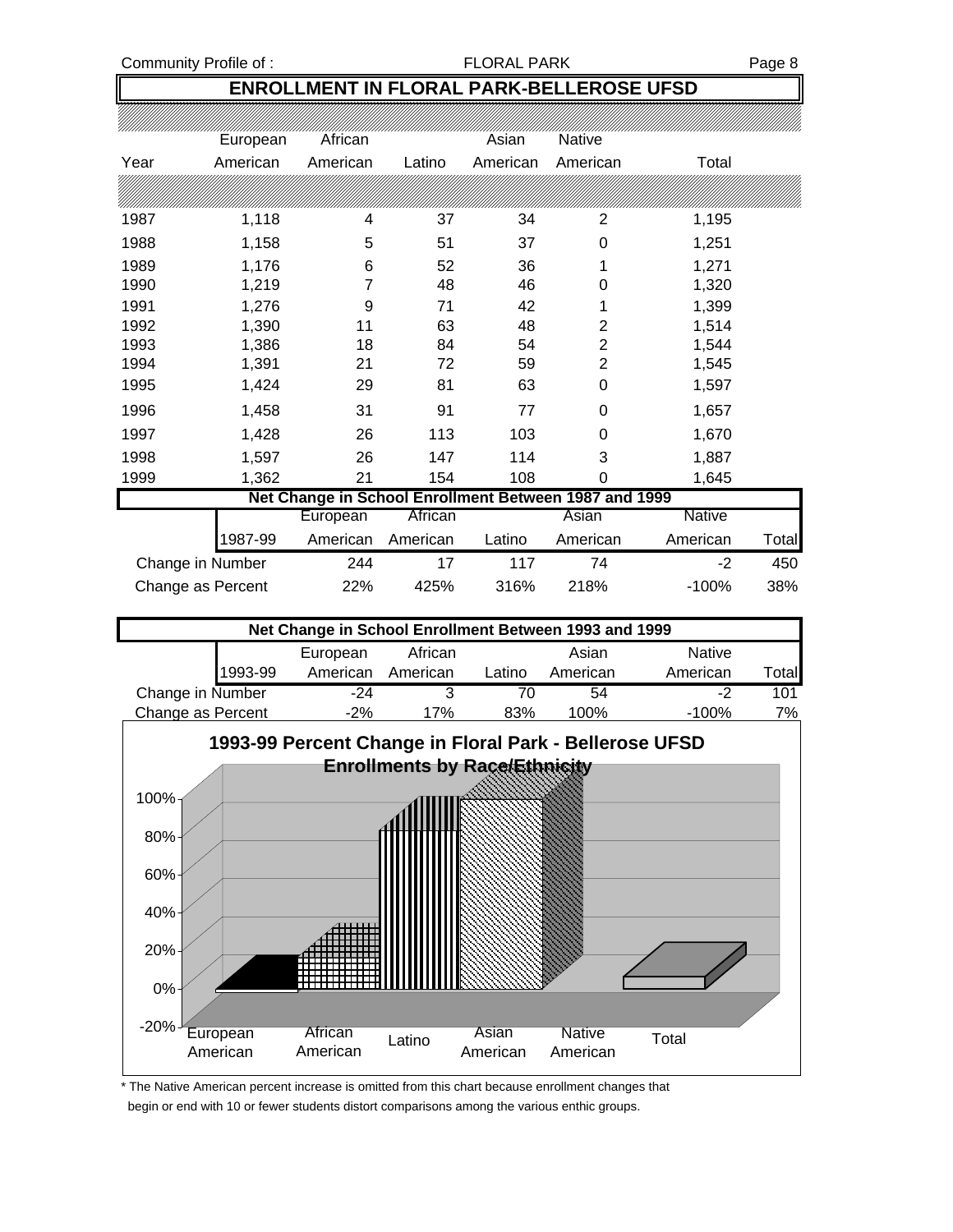## **PUBLIC SCHOOL ENROLLMENT IN SEWANHAKA CHSD\***

|                   | European | African                                               |          | Asian    | Native         |               |       |
|-------------------|----------|-------------------------------------------------------|----------|----------|----------------|---------------|-------|
| Year              | American | American                                              | Latino   | American | American       | Total         |       |
|                   |          |                                                       |          |          |                |               |       |
| 1987              | 5567     | 574                                                   | 361      | 266      | 8              | 6776          |       |
| 1988              | 5168     | 625                                                   | 371      | 323      | 6              | 6493          |       |
| 1989              | 4886     | 673                                                   | 405      | 383      | 4              | 6351          |       |
| 1990              | 4621     | 670                                                   | 426      | 411      | $\overline{2}$ | 6130          |       |
| 1991              | 4435     | 733                                                   | 467      | 468      | 0              | 6103          |       |
| 1992              | 4430     | 770                                                   | 509      | 519      | 0              | 6228          |       |
| 1993              | 4345     | 894                                                   | 551      | 598      | 0              | 6388          |       |
| 1994              | 4316     | 994                                                   | 608      | 697      | 0              | 6615          |       |
| 1995              | 4353     | 1061                                                  | 658      | 729      | 0              | 6801          |       |
| 1996              | 4335     | 1206                                                  | 680      | 795      | 0              | 7016          |       |
| 1997              | 4280     | 1342                                                  | 711      | 863      | 0              | 7196          |       |
| 1998              | 4199     | 1445                                                  | 750      | 852      | 0              | 7246          |       |
| 1999              | 4189     | 1565                                                  | 811      | 872      | $\Omega$       | 7437          |       |
|                   |          | Net Change in School Enrollment Between 1987 and 1999 |          |          |                |               |       |
|                   |          | European                                              | African  |          | Asian          | <b>Native</b> |       |
|                   | 1987-99  | American                                              | American | Latino   | American       | American      | Total |
| Change in Number  |          | $-1378$                                               | 991      | 450      | 606            | -8            | 661   |
| Change as Percent |          | $-25%$                                                | 173%     | 125%     | 228%           | $-100%$       | 10%   |

|                   | Net Change in School Enrollment Between 1993 and 1999 |          |          |        |          |               |        |  |  |  |
|-------------------|-------------------------------------------------------|----------|----------|--------|----------|---------------|--------|--|--|--|
|                   |                                                       | European | African  |        | Asian    | <b>Native</b> |        |  |  |  |
|                   | 1993-99                                               | American | American | Latino | American | American      | Totall |  |  |  |
| Change in Number  |                                                       | -156     | 671      | 260    | 274      |               | 1.049  |  |  |  |
| Change as Percent |                                                       | $-4%$    | 75%      | 47%    | 46%      |               | 16%    |  |  |  |



\* The Native American percent increase is omitted from this chart because enrollment changes that

begin or end with 10 or fewer students distort comparisons among the various enthic groups.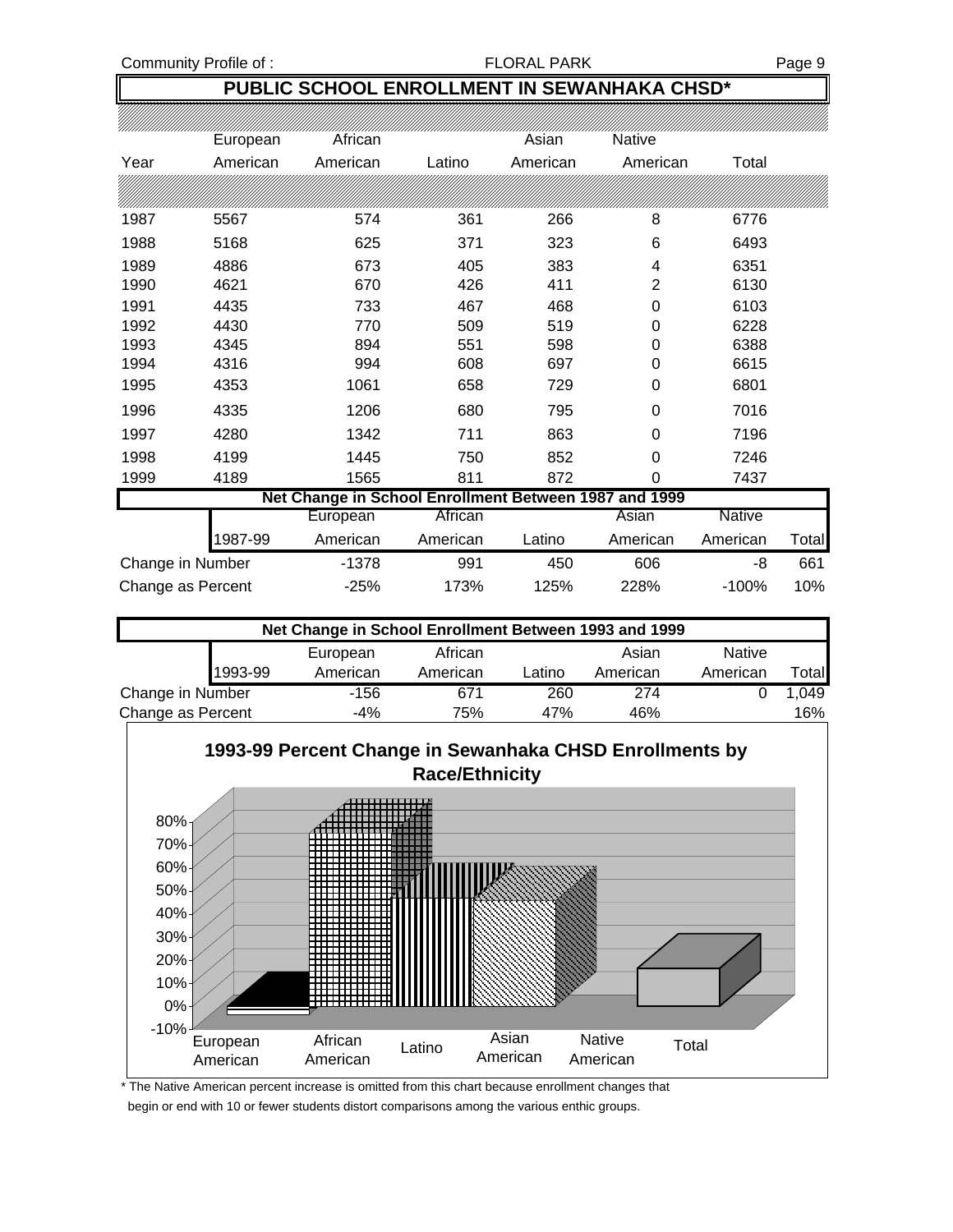## **REPORTED LIMITED ENGLISH PROFICIENT ENGLISH LANGUAGE LEARNERS (LEP/ELLs) IN FLORAL PARK-BELLEROSE UFSD\***

| Reported Number and Percent of LEP/ELL Students in Floral Park -<br><b>Bellerose UFSD, Hempstead Town and Nassau County</b> |                                                                                         |       |                         |               |                         |         |                         |  |  |
|-----------------------------------------------------------------------------------------------------------------------------|-----------------------------------------------------------------------------------------|-------|-------------------------|---------------|-------------------------|---------|-------------------------|--|--|
|                                                                                                                             | <b>Floral Park - Bellerose UFSD</b><br><b>Town of Hempstead</b><br><b>Nassau County</b> |       |                         |               |                         |         |                         |  |  |
| Year                                                                                                                        | <b>Number</b>                                                                           |       | Percent of              | <b>Number</b> | Percent of              |         | Number Percent of       |  |  |
|                                                                                                                             |                                                                                         |       | <b>Total Enrollment</b> |               | <b>Total Enrollment</b> |         | <b>Total Enrollment</b> |  |  |
| 1992                                                                                                                        |                                                                                         | 14    | 0.9%                    | 3,240         | 3.2%                    | 6,044   | 3.5%                    |  |  |
| 1993                                                                                                                        |                                                                                         | 35    | 2.3%                    | 3,875         | 3.7%                    | 6,963   | 4.0%                    |  |  |
| 1994                                                                                                                        |                                                                                         | 46    | 3.0%                    | 4,271         | 4.1%                    | 7,492   | 4.2%                    |  |  |
| 1995                                                                                                                        |                                                                                         | 61    | 3.8%                    | 4,674         | 4.3%                    | 7,823   | 4.3%                    |  |  |
| 1996                                                                                                                        |                                                                                         | 57    | 3.4%                    | 4,847         | $4.4\%$                 | 8,276   | 4.5%                    |  |  |
| 1997                                                                                                                        |                                                                                         | 53    | 3.2%                    | 5,532         | 4.9%                    | 9,219   | 4.9%                    |  |  |
| 1998                                                                                                                        |                                                                                         | 38    | 2.0%                    | 5,878         | 5.1%                    | 9,353   | 4.8%                    |  |  |
| 1999                                                                                                                        |                                                                                         | 38    | 2.3%                    | 6,134         | 5.2%                    | 10,077  | 5.1%                    |  |  |
| 1999 Total                                                                                                                  |                                                                                         |       |                         |               |                         |         |                         |  |  |
| Enrollment                                                                                                                  |                                                                                         | 1,645 |                         | 117,036       |                         | 195,804 |                         |  |  |
| 1992 - 1999<br>% Change                                                                                                     | 171.4%                                                                                  |       |                         | 89.3%         |                         | 66.7%   |                         |  |  |

\* In the 1998-1999 school year, there were 77 different languages spoken by students enrolled

in Nassau County public schools.



\*\* The annual number of reported LEP/ELLs enrollment is based upon the number of Limited English Proficient

English Language Learners in the local district as reported on the State Education Department/

The University of the State of New York, Commissioners Regulations Part 154 Application.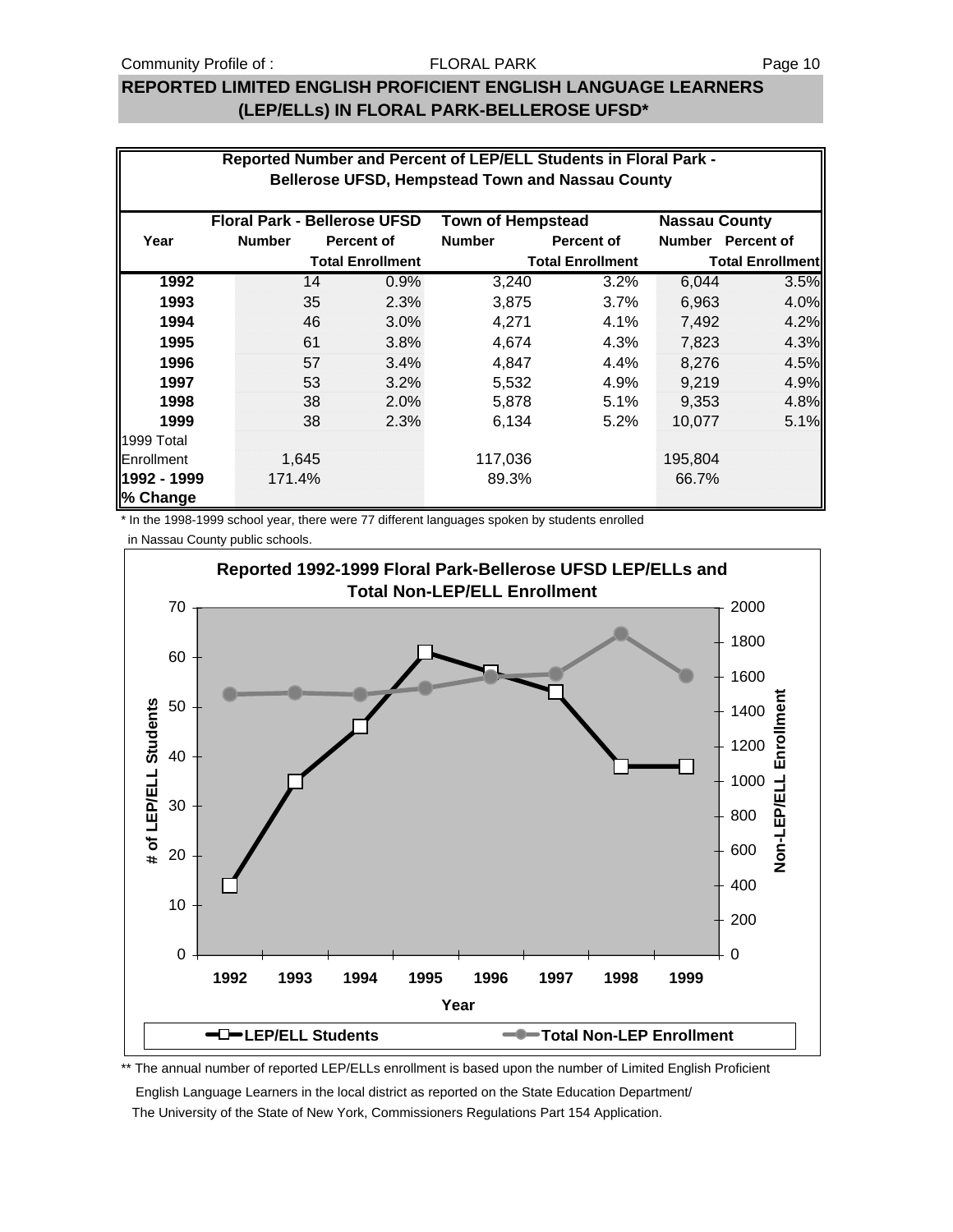### **REPORTED LIMITED ENGLISH PROFICIENT ENGLISH LANGUAGE LEARNERS (LEP/ELLs) IN SEWANHAKA CHSD\***

| Reported Number and Percent of LEP/ELL Students in Sewanhaka CHSD, |               |                         |               |                         |         |                      |  |  |
|--------------------------------------------------------------------|---------------|-------------------------|---------------|-------------------------|---------|----------------------|--|--|
| <b>Hempstead Town and Nassau County</b>                            |               |                         |               |                         |         |                      |  |  |
|                                                                    |               |                         |               |                         |         |                      |  |  |
| Sewanhaka CHSD<br><b>Town of Hempstead</b>                         |               |                         |               |                         |         | <b>Nassau County</b> |  |  |
| Year                                                               | <b>Number</b> | <b>Percent of</b>       | <b>Number</b> | <b>Percent of</b>       |         | Number Percent of    |  |  |
| <b>Total Enrollment</b>                                            |               | <b>Total Enrollment</b> |               | <b>Total Enrollment</b> |         |                      |  |  |
| 1992                                                               | 150           | 2.4%                    | 3,240         | 3.2%                    | 6,044   | 3.5%                 |  |  |
| 1993                                                               | 294           | 4.6%                    | 3,875         | 3.7%                    | 6,963   | 4.0%                 |  |  |
| 1994                                                               | 179           | 2.7%                    | 4,271         | 4.1%                    | 7,492   | 4.2%                 |  |  |
| 1995                                                               | 172           | 2.5%                    | 4,674         | 4.3%                    | 7,823   | 4.3%                 |  |  |
| 1996                                                               | 190           | 2.7%                    | 4,847         | 4.4%                    | 8,276   | 4.5%                 |  |  |
| 1997                                                               | 214           | 3.0%                    | 5,532         | 4.9%                    | 9,219   | 4.9%                 |  |  |
| 1998                                                               | 200           | 2.8%                    | 5,878         | 5.1%                    | 9,353   | 4.8%                 |  |  |
| 1999                                                               | 188           | 2.5%                    | 6,134         | 5.2%                    | 10,077  | 5.1%                 |  |  |
| 1999 Total                                                         |               |                         |               |                         |         |                      |  |  |
| Enrollment                                                         | 7,437         |                         | 117,036       |                         | 195,804 |                      |  |  |
| 1992 - 1999                                                        | 25.3%         |                         | 89.3%         |                         | 66.7%   |                      |  |  |
| % Change                                                           |               |                         |               |                         |         |                      |  |  |

\* In the 1998-1999 school year, there were 77 different languages spoken by students enrolled in Nassau County public schools.



\*\* The annual number of reported LEP/ELLs enrollment is based upon the number of Limited English Proficient

 English Language Learners in the local district as reported on the State Education Department/ The University of the State of New York, Commissioners Regulations Part 154 Application.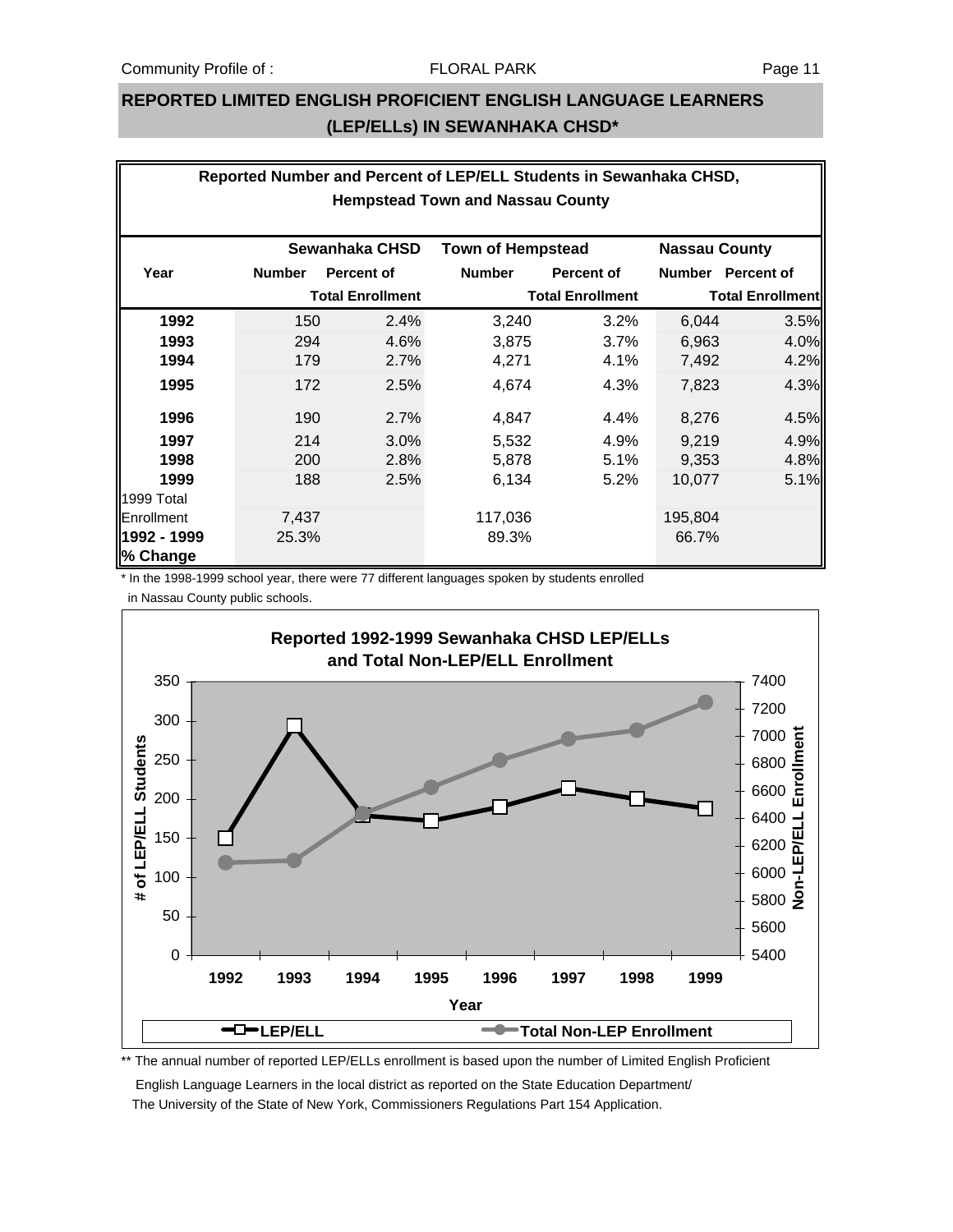Community Profile of : FLORAL PARK Page 12

|                                                       | Dropouts in Sewanhaka CHSD, Town of Hempstead, and Nassau County |            |          |          |          |          |  |  |
|-------------------------------------------------------|------------------------------------------------------------------|------------|----------|----------|----------|----------|--|--|
| DROPOUT NUMBERS & PERCENTS OF HIGH SCHOOL ENROLLMENT* |                                                                  |            |          |          |          |          |  |  |
| Year                                                  | District-#                                                       | District-% | Town-#** | Town-%** | County-# | County-% |  |  |
|                                                       |                                                                  |            |          |          |          |          |  |  |
| 1987                                                  | 53                                                               | 1.1        | 898      | 2.4      | 1284     | 2.0      |  |  |
| 1988                                                  | 56                                                               | 1.2        | 759      | 2.2      | 1177     | 2.0      |  |  |
| 1989                                                  | 65                                                               | 1.5        | 654      | 2.0      | 932      | 1.7      |  |  |
| 1990                                                  | 41                                                               | 1.0        | 546      | 1.8      | 759      | 1.4      |  |  |
| 1991                                                  | 21                                                               | 0.5        | 432      | 1.4      | 613      | 1.2      |  |  |
| 1992                                                  | 27                                                               | 0.6        | 483      | 1.6      | 654      | 1.2      |  |  |
| 1993                                                  | 23                                                               | 0.5        | 484      | 1.6      | 630      | $1.2$    |  |  |
| 1994                                                  | 27                                                               | 0.6        | 533      | 1.7      | 724      | 1.4      |  |  |
| 1995                                                  | 28                                                               | 0.6        | 395      | 1.3      | 531      | 1.0      |  |  |
| 1996                                                  | 49                                                               | 1.1        | 337      | 1.1      | 477      | 0.9      |  |  |
| 1997                                                  | 20                                                               | 0.4        | 358      | 1.1      | 479      | 0.9      |  |  |
| 1998                                                  | 6                                                                | 0.1        | 330      | 1.0      | 489      | 0.9      |  |  |

\*Dropout Rate = Dropouts divided by 9-12 grade enrollment including ungraded secondary enrollment. A dropout is defined as any pupil who left school prior to graduation & did not enter another school or program leading to a GED.



\*\* Town Data based on a weighted average of communities which are fully or partially located within town boundaries.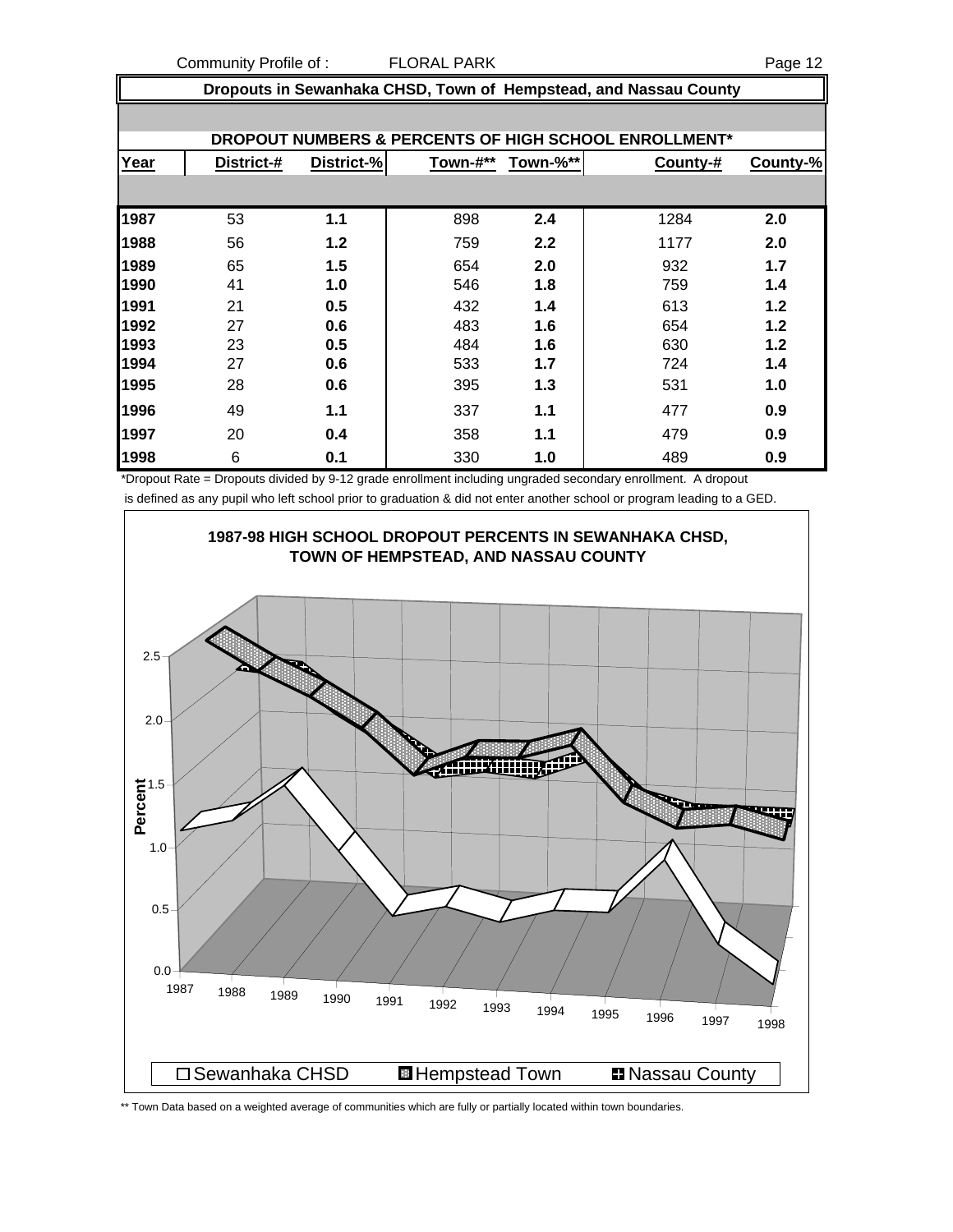| aae |
|-----|
|-----|

 $\blacksquare$ 

 $\blacksquare$ 

| 1982-97 Total Births and Fertility Rates For<br>Floral Park 11001 Nassau County and New York State* |                     |              |                                         |           |               |                       |  |  |  |
|-----------------------------------------------------------------------------------------------------|---------------------|--------------|-----------------------------------------|-----------|---------------|-----------------------|--|--|--|
|                                                                                                     | <b>Floral Park</b>  |              | <b>Nassau County</b>                    |           |               | <b>New York State</b> |  |  |  |
|                                                                                                     |                     | Fertility    |                                         | Fertility |               | Fertility             |  |  |  |
| Year                                                                                                | Births**            | Rate         | <b>Births</b>                           | Rate      | <b>Births</b> | Rate                  |  |  |  |
| 1982                                                                                                | 231                 | 59.6         | 14,342                                  | 49.0      | 246,889       | 59.6                  |  |  |  |
| 1983                                                                                                | 232                 | 60.7         | 14,541                                  | 49.8      | 248,222       | 59.6                  |  |  |  |
| 1984                                                                                                | 240                 | 63.6         | 14,758                                  | 50.6      | 250,436       | 59.9                  |  |  |  |
| 1985                                                                                                | 240                 | 64.5         | 15,247                                  | 52.3      | 258,826       | 61.6                  |  |  |  |
| 1986                                                                                                | 248                 | 67.8         | 15,567                                  | 53.5      | 263,045       | 62.3                  |  |  |  |
| 1987                                                                                                | 245                 | 67.9         | 16,504                                  | 56.8      | 271,355       | 64.0                  |  |  |  |
| 1988                                                                                                | 245                 | 69.0         | 17,072                                  | 58.8      | 279,976       | 65.8                  |  |  |  |
| 1989                                                                                                | 267                 | 76.4         | 17,700                                  | 61.1      | 290,528       | 67.9                  |  |  |  |
| 1990                                                                                                | 267                 | 77.5         | 18,180                                  | 62.8      | 297,468       | 69.3                  |  |  |  |
| 1991                                                                                                | 289                 | 84.7         | 17,864                                  | 62.2      | 292,523       | 68.1                  |  |  |  |
| 1992                                                                                                | 304                 | 89.8         | 18,065                                  | 63.3      | 287,531       | 67.2                  |  |  |  |
| 1993                                                                                                | 289                 | 85.9         | 17,931                                  | 63.2      | 282,377       | 66.3                  |  |  |  |
| 1994                                                                                                | 284                 | 85.4         | 17,903                                  | 64.6      | 277,945       | 65.6                  |  |  |  |
| 1995                                                                                                | 282                 | 85.7         | 18,084                                  | 66.0      | 271,042       | 64.3                  |  |  |  |
| 1996                                                                                                | 289                 | 88.6         | 17,722                                  | 63.8      | 263,611       | 63.0                  |  |  |  |
| 1997                                                                                                | 291                 | 90.2         | 17,100                                  | 62.0      | 256,976       | 61.8                  |  |  |  |
| 1982 - 1997 Floral Park Total Births                                                                |                     |              |                                         |           |               |                       |  |  |  |
|                                                                                                     |                     |              |                                         |           |               |                       |  |  |  |
| 350                                                                                                 |                     |              |                                         |           |               |                       |  |  |  |
| 300                                                                                                 |                     |              |                                         |           |               |                       |  |  |  |
|                                                                                                     |                     |              |                                         |           |               |                       |  |  |  |
| 250                                                                                                 |                     |              |                                         |           |               |                       |  |  |  |
| ber of Births                                                                                       |                     |              |                                         |           |               |                       |  |  |  |
| 200                                                                                                 |                     |              |                                         |           |               |                       |  |  |  |
|                                                                                                     |                     |              |                                         |           |               |                       |  |  |  |
| 150<br>mi<br>Numi                                                                                   |                     |              |                                         |           |               |                       |  |  |  |
|                                                                                                     |                     |              |                                         |           |               |                       |  |  |  |
| 100                                                                                                 |                     |              |                                         |           |               |                       |  |  |  |
| 50                                                                                                  |                     |              |                                         |           |               |                       |  |  |  |
|                                                                                                     |                     |              |                                         |           |               |                       |  |  |  |
| 0                                                                                                   |                     |              |                                         |           |               |                       |  |  |  |
|                                                                                                     | 1982 1983 1984 1985 | 1986<br>1987 | 1988 1989 1990 1991 1992 1993 1994 1995 |           | 1996          | 1997                  |  |  |  |
| Year                                                                                                |                     |              |                                         |           |               |                       |  |  |  |

\* Fertility rate based on live births per 1,000 female population 15-44. Data for 1990-97 reflect zip code boundaries. Data for prior years reflect the local community as comprised by census tracts. \*\* The number of births in the Floral Park area is a three year "running" average for all years. Source: Nassau County & New York State Departments of Health.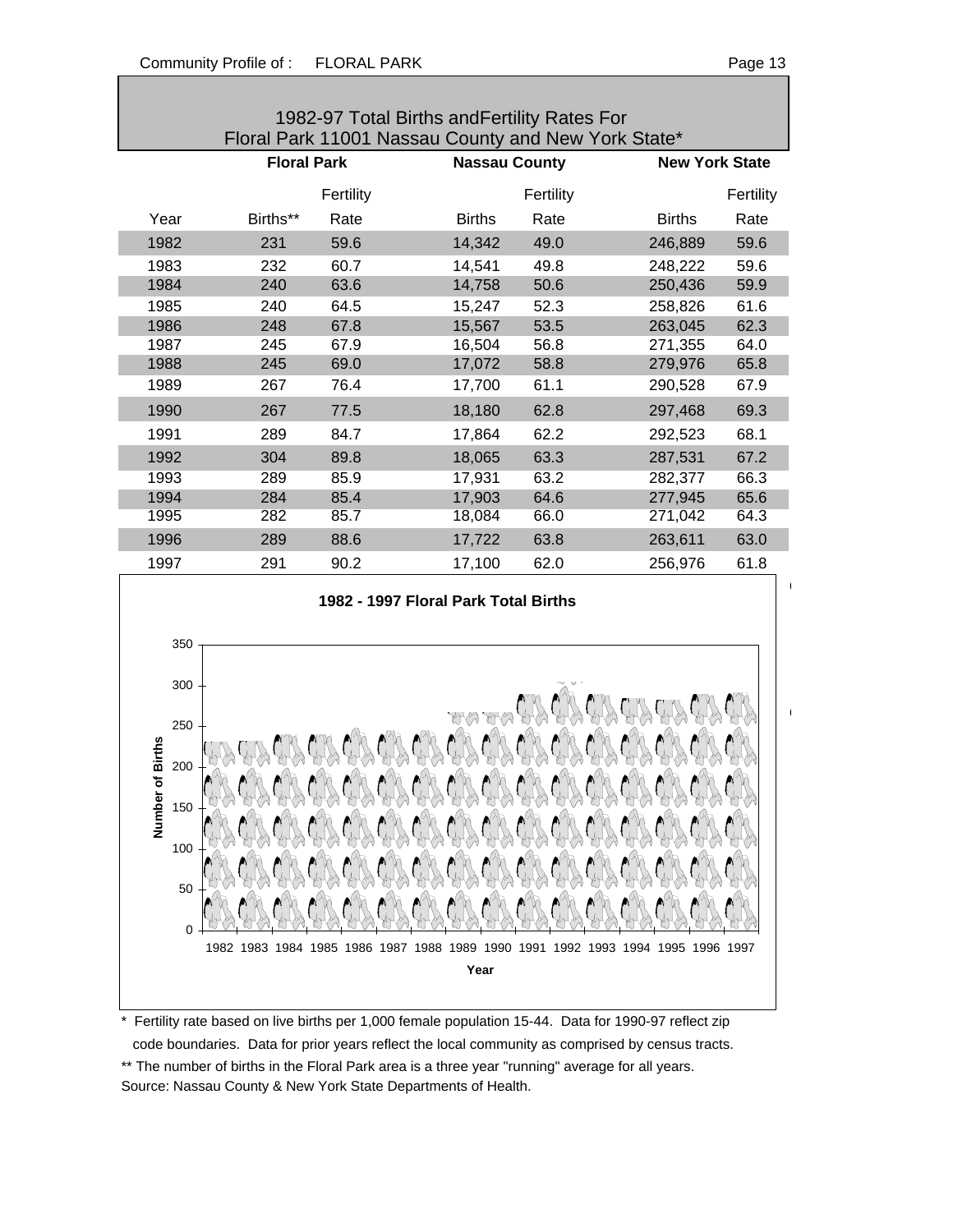| 1984-97 Births To Teen Mothers and Fertility Rates         |                |                    |               |                      |               |                       |  |  |  |
|------------------------------------------------------------|----------------|--------------------|---------------|----------------------|---------------|-----------------------|--|--|--|
| For Floral Park 11001*, Nassau County and New York State** |                |                    |               |                      |               |                       |  |  |  |
|                                                            |                |                    |               |                      |               |                       |  |  |  |
|                                                            |                | <b>Floral Park</b> |               | <b>Nassau County</b> |               | <b>New York State</b> |  |  |  |
|                                                            | Teen           | Fertility          |               | Fertility            |               | Fertility             |  |  |  |
| Year                                                       | <b>Births</b>  | Rate               | <b>Births</b> | Rate                 | <b>Births</b> | Rate                  |  |  |  |
| 1984                                                       | 6              | 7.7                | 668           | 12.2                 | 25,658        | 35.7                  |  |  |  |
| 1985                                                       | 6              | 8.1                | 711           | 13.4                 | 25,470        | 36.4                  |  |  |  |
| 1986                                                       | 5              | 7.1                | 685           | 13.4                 | 25,134        | 37.0                  |  |  |  |
| 1987                                                       | 4              | 6.4                | 677           | 13.8                 | 25,080        | 38.0                  |  |  |  |
| 1988                                                       | 3              | 5.7                | 663           | 14.1                 | 25,861        | 40.3                  |  |  |  |
| 1989                                                       | 4              | 7.8                | 679           | 15.0                 | 26,593        | 42.7                  |  |  |  |
| 1990                                                       | $\overline{4}$ | 8.4                | 674           | 15.6                 | 26,553        | 44.0                  |  |  |  |
| 1991                                                       | 6              | 11.2               | 672           | 16.0                 | 26,216        | 44.1                  |  |  |  |
| 1992                                                       | 6              | 11.8               | 629           | 15.1                 | 25,330        | 43.4                  |  |  |  |
| 1993                                                       | 6              | 11.9               | 700           | 18.4                 | 25,515        | 44.3                  |  |  |  |
| 1994                                                       | 5              | 10.9               | 682           | 18.2                 | 25,852        | 45.3                  |  |  |  |

1995 6 13.6 668 18.0 24,805 43.6 1996 6 13.3 637 15.8 23,864 41.8



\* The number of birth to teen mothers in the Floral Park area is a three year "running" average for all years.

\*\* Fertility rate based on live births per 1,000 female population 15-19. Data for 1990-97 reflect zip

 code boundaries. Data for prior years reflect the local community as comprised by census tracts. Source: Nassau County & New York State Departments of Health.